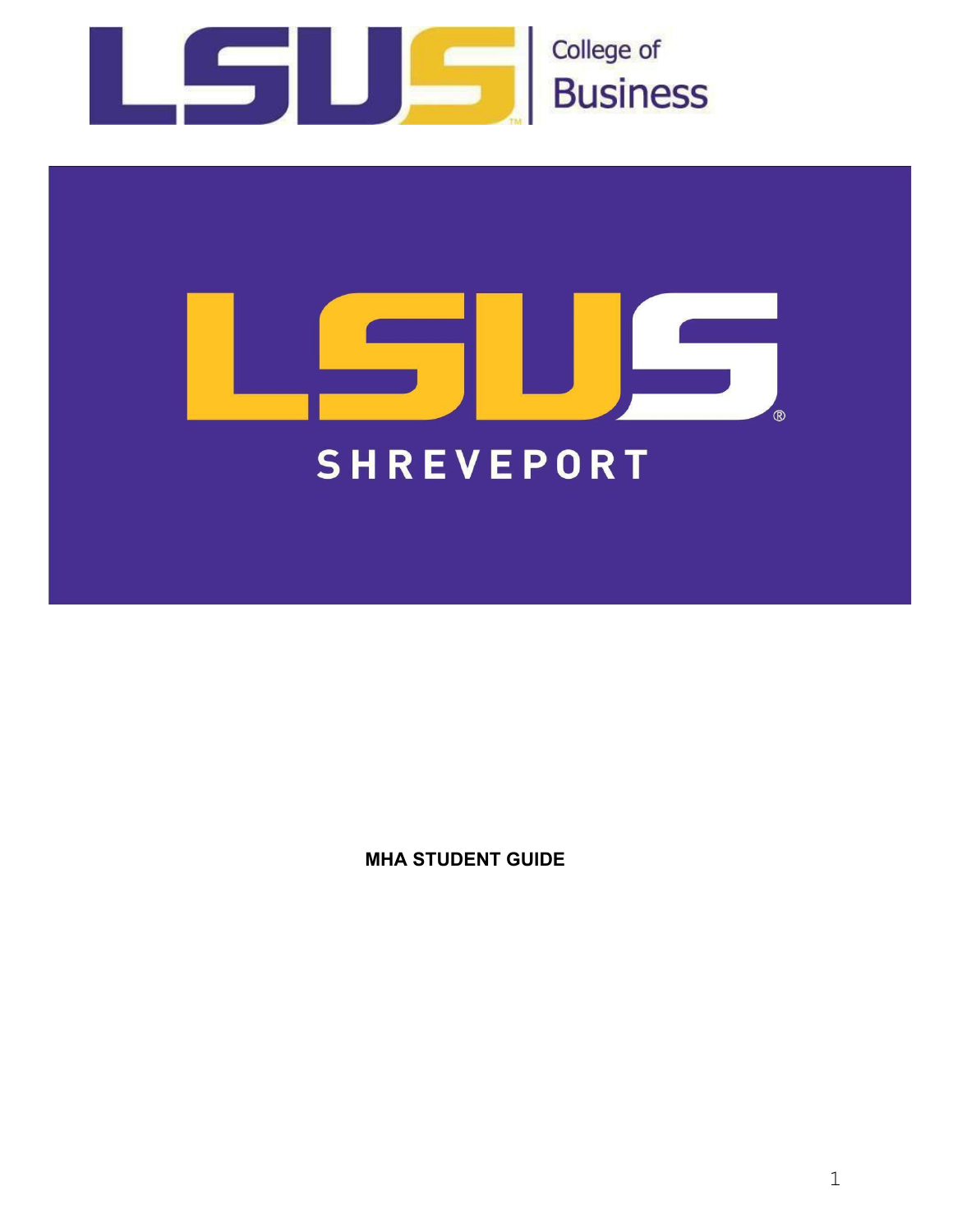

|                               | Page  | 3        |
|-------------------------------|-------|----------|
|                               | Page  | 3        |
|                               | Pages | $4 - 5$  |
|                               | Pages | $6 - 7$  |
|                               | Pages | $7 - 10$ |
| Finding Courses and Materials | Page  | 11       |
| Monitoring Program Progress   | Page  | 11       |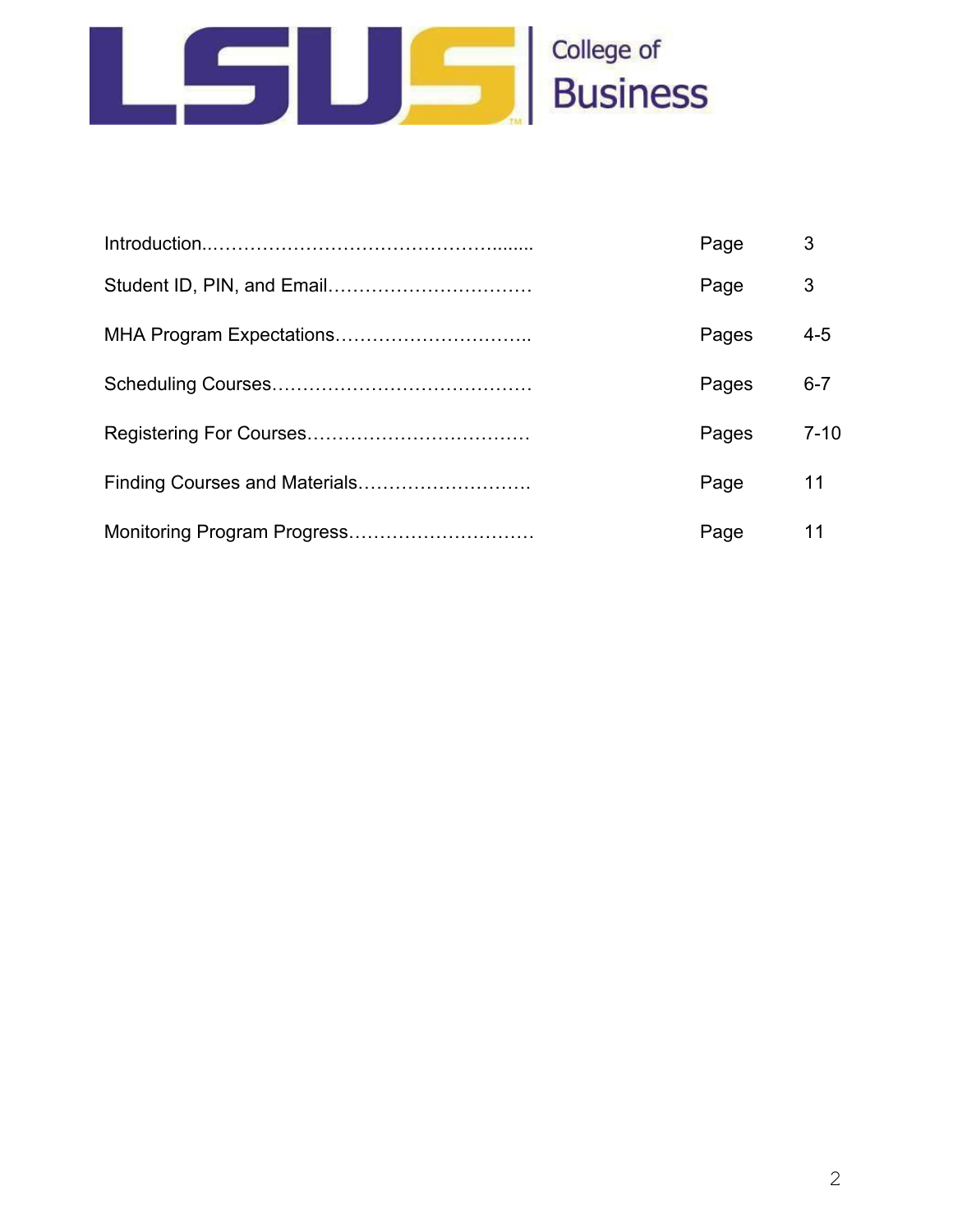

# **Introduction**

Welcome MHA students! Our program encourages students to use the information that we provide in this MHA Student Guide to proactively plan a curriculum for coursework.

- For assistance with general admission, course registration, or program information, please contact Allie McGee, MHA Program Coordinator, at [Allie.McGee@lsus.edu](mailto:Allie.McGee@lsus.edu)
- After admission to the MHA Program and course registration, please check the MHA Resource Center Moodle course for frequently asked questions, program policies, curriculum offerings, program recognitions, and much more.

## **Student ID, Pin, and Email**

The Student ID and PIN acts as a username and password. They allow students to access all of the internetbased applications, including student email, myLSUS, andMoodle.

The student email will be activated the weekend before classes begin for newly admitted students. Check the LSUS student email account multiple times a day because email is the main method for sending important information. Be aware that the MHA Program may not respond to requests from email addresses unaffiliated with the University.

For questions related to forgotten Student ID and/or PIN numbers or technology related difficulties, please contact LSU Shreveport Informational Technology Services Department at (318) 797-5221 or [its@lsus.edu.](mailto:its@lsus.edu)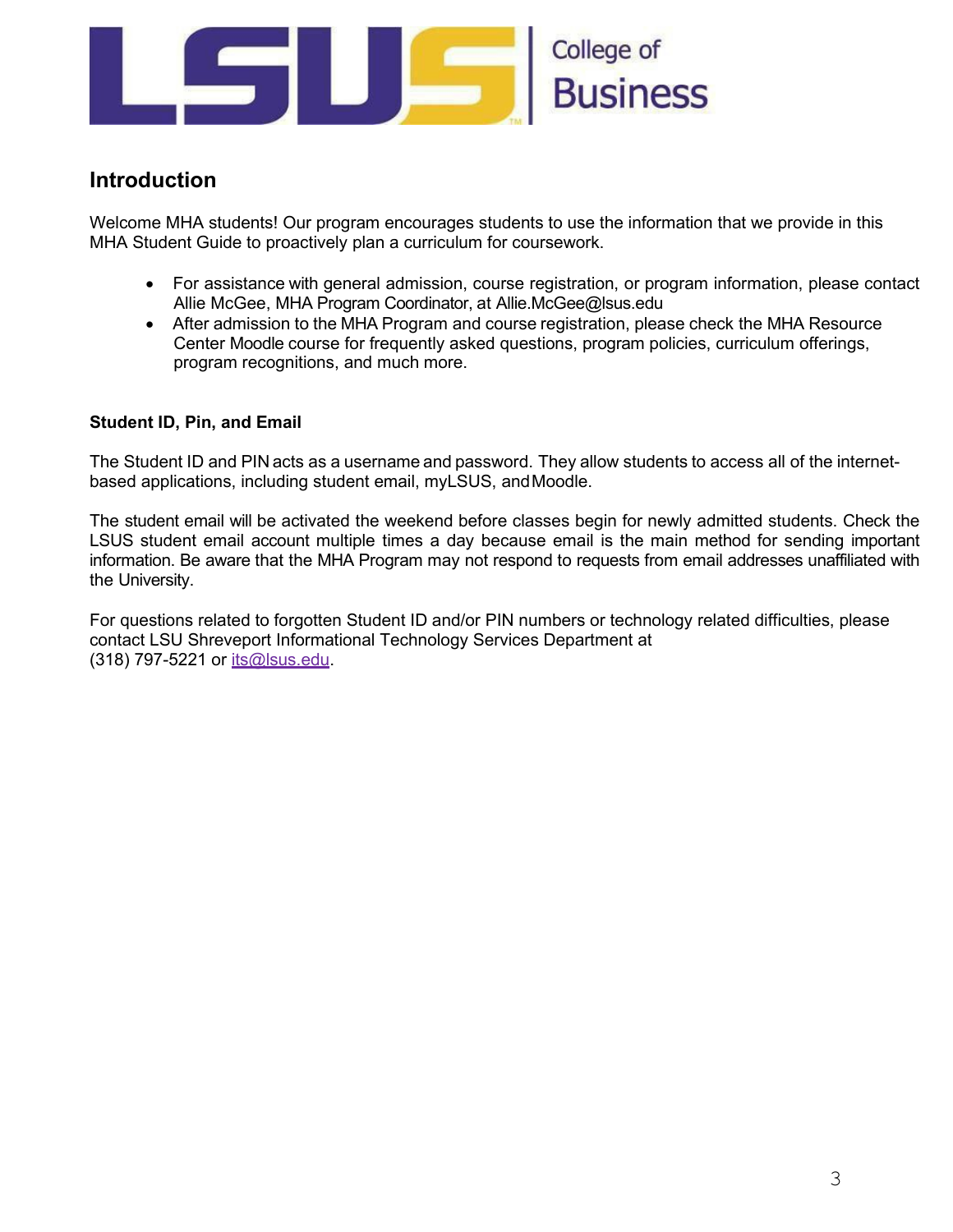

# **MHA Program Expectations**

# **Prior Preparation**

The MHA program is a rigorous AACSB accredited graduate program. Students in the MHA Program are expected to have a level of prior preparation from their undergraduate degree program, their previous/current employment, and/or other coursework. Prior preparation includes basic computing, quantitative, grammar, and writing skills. In addition to basic skills, the MHA Program expects students to have prior skills in economics, statistics, finance, and accounting. Optional foundation courses are available in economics, statistics, finance, and accounting. Students are personally responsible for preparing themselves prior to entering courses with stated knowledge expectations. All students are responsible for their own basic level of preparation. Professors and/or Academic Coaches in courses do not provide remedial support for students who are not prepared.

## **Time Commitment**

Students routinely ask how much time they are expected to spend on a course. Students who have commitments outside of this program should carefully consider the amount of time they have available to dedicate to a term, remembering that each course may require as much as 30 hours per week. The MHA program is a rigorous AACSB accredited graduate program. Conventional wisdom for any Masters-level graduate course work at accredited universities is a commitment of 3 to 4 hours a week of study time per credit hour. For an online course, an hour is added to this study time (4 to 5 hours per week per credit hour). As a 3-credit hour course, in a traditional 15-week format, students should be willing to commit 12 to 15 hours per week per course. In an accelerated format, the estimate doubles. The recommended amount of time that a student should be committing to an MHA course is 24 to 30 hours each week.

#### **Performance Measures**

The MHA program is a rigorous AACSB accredited graduate program, in which students will earn letter grades in accordance with achievement expectations established by the Professor. Students who desire to achieve a grade higher than a C must exceed minimum expectations.

## **Grade Appeals**

The MHA program is a rigorous AACSB accredited graduate program. The University has an established policy governing the student's access to submit a grade appeal. Appeals must be based clearly on alleged prejudice, bad faith, capricious action, or similar reasons. The following do *not* qualify as basis for appeals:

- Technical issues *unrelated* to university provided services such as problems with the student's internet service provider do not qualify as a basis for an appeal.
- Malfunctioning personal devices including computers, tablets, & phones do not qualify as a basis for an appeal.
- Malfunctioning browsers do not qualify as a basis for an appeal.
- Performance below expectations on tests does not qualify as a basis for an appeal.
- Perceived difficulty or appropriateness of class material, textbooks, or assignmentsand tests does not qualify as a basis for an appeal.
- Dissatisfaction with instructor's qualifications, teaching methods, or teaching effectiveness does not qualify as a basis for anappeal.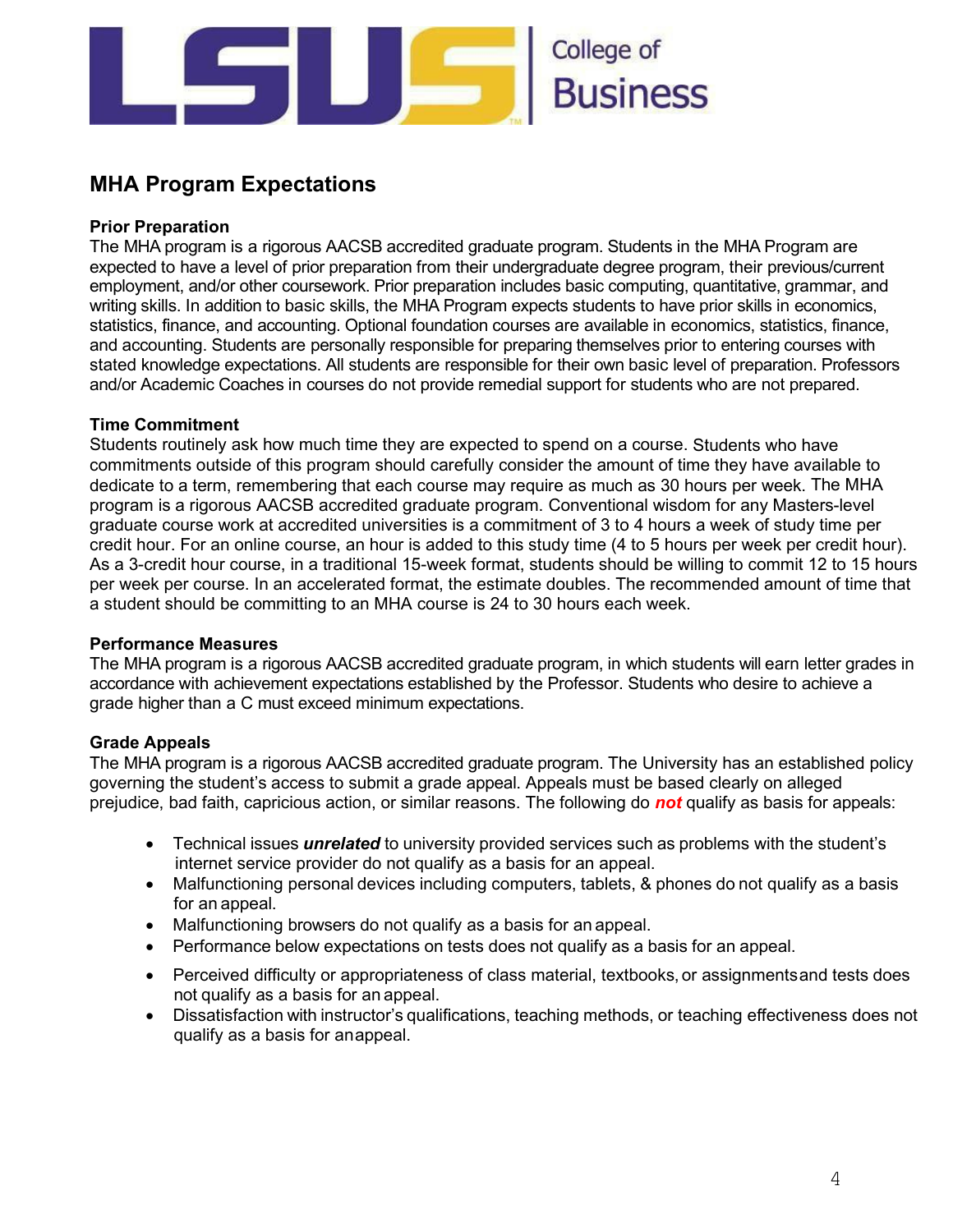

#### **Communication Protocols**

The MHA program is a rigorous AACSB accredited graduate program**.** During the time in the MHA program, students will have the opportunity to interact with Professors, Academic Coaches, staff members, and other students. LSUS expects the highest level of professionalism in these interactions. The default method for addressing an MHA faculty member should be Dr. or Professor. Additionally, Professors should only be contacted using the contact information provided on the course syllabus. The MHA Honor Code provided below requires a commitment to civility and professional communication in interactions with Professors, Academic Coaches, staff members, and other students. The expectation for a response from a Professor, Academic Coach, or staff member should be 48 hours. Students who submit repeated requests slow the response time for all.

Please remember that there is a hierarchical structure in the College of Business as it relates to courserelated questions. Your first point of contact for your course is always your Course Professor. If you contact the MHA Coordinator, Allie McGee, prior to contacting your Professor, you will be forwarded back to the Professor to handle your concern

#### **MHA Honor Code**

An MHA Honor Code, established by policy, requires students to commit to the MHA Honor Code in each course taken. Below is the MHA Honor Code.

I agree to demonstrate high ethical standards in all aspects of my participation in the LSUS MHA program and will not engage in any behavior that discredits my degree, puts other students at a disadvantage, or unfairly elevates my performance. Ethical standards extend to matters of academic integrity and behavioral conduct. In particular, students are expected to demonstrate thehighest level of respect for fellow students and instructors in emails, forum posts, and group interactions. Disrespectful comments, inciting language, or cyberbullying of anyone in an MHA course is a violation of the MHA Honor Code.

#### **Proctoring**

In support of academic integrity at LSUS, courses in the MHA program will use online proctoring services. Check the course syllabus and Moodle course site for more information. Standard proctoring services are free to students. Use of a proctoring service will require that a student adhere to the proctored test protocols. See the Getting Started section of your Moodle course. Some students prefer to use a dedicated computer obtained solely for proctored testing.

#### **Tutoring**

LSUS provides online tutoring services offered through the Student Success Center, which can be accessed at [https://www.lsus.edu/offices-and-services/student-success-](https://www.lsus.edu/offices-and-services/student-success-center/graduate-students/graduate-tutoring-services) [center/graduate-](https://www.lsus.edu/offices-and-services/student-success-center/graduate-students/graduate-tutoring-services) [students/graduate-tutoring](https://www.lsus.edu/offices-and-services/student-success-center/graduate-students/graduate-tutoring-services)[services.](https://www.lsus.edu/offices-and-services/student-success-center/graduate-students/graduate-tutoring-services) Use of any site offering information sharing is not considered tutoring at LSUS and may be a violation of the MHA Honor Code and the Student Code of Conduct. Information sharing sites should not be used for posting or accessing proprietary MHA course materials.

#### **Role of Academic Coach**

The MHA program is a rigorous AACSB accredited graduate program**.** During the time in the MHA program, students may have the opportunity to interact with Academic Coaches. An Academic Coach in the MHA Program is a support staff member for the Professor of the course. The duties of an Academic Coach are assigned by the Professor and typically include communication monitoring, grading assistance, and entering feedback. Academic Coaches do not design course materials, set grading policy, or determine course standards. Academic Coaches do not provide remedial training for students enrolled in a course for which the student is not prepared.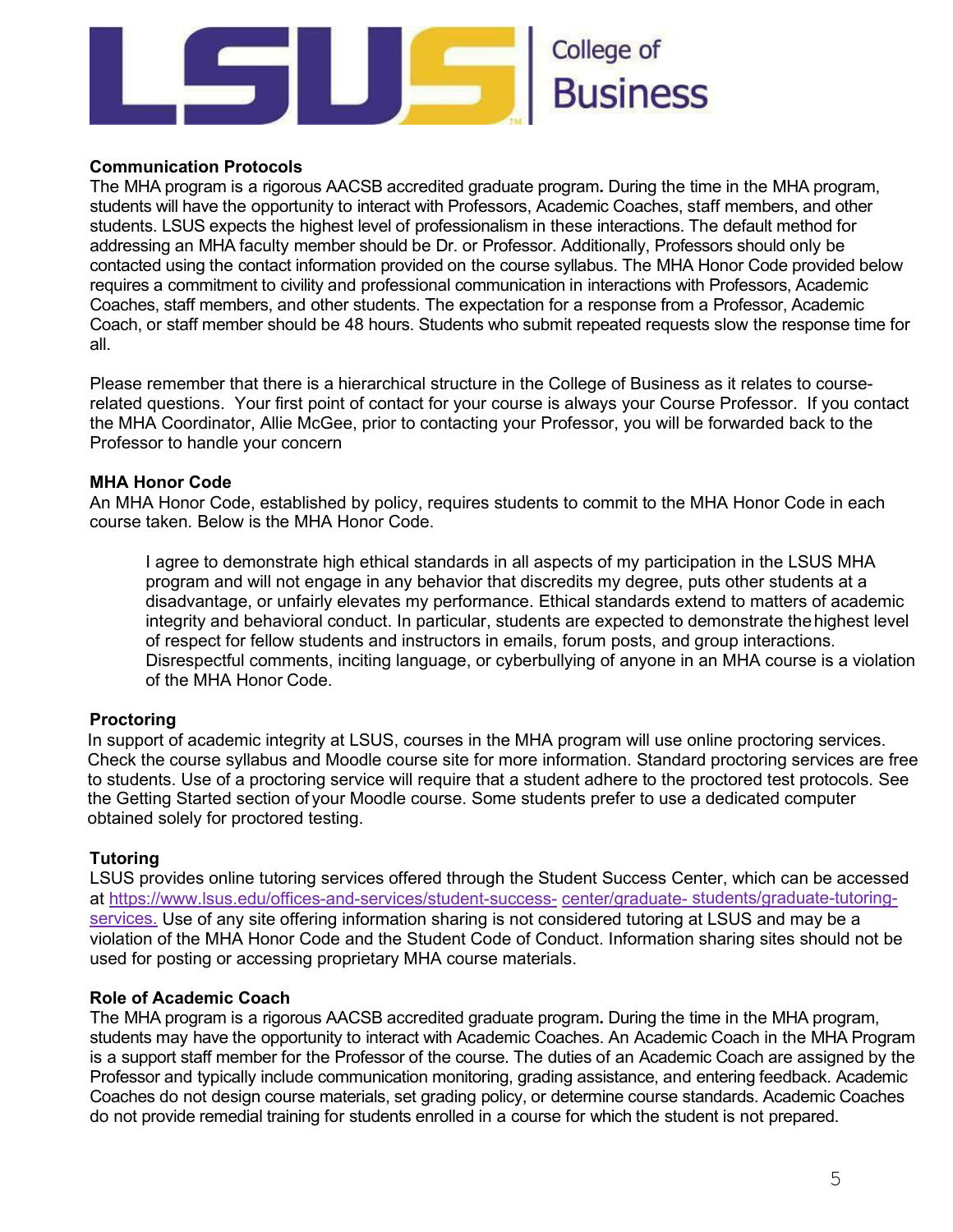

# **Scheduling Courses**

Our MHA program consists of accelerated courses over a 7 week session. All courses are based on Central Standard Time (CST). The MHA Course Rotation can be found in the MHA Resource Center Moodle course or at:<http://www.lsus.edu/online-mha>

# **MHA Optional Foundation Courses**

Optional foundation courses are: (1) one credit hour courses, (2) offered in a 7 week, accelerated format, and (3) graded on a pass/fail basis. Students must achieve a passing grade to earn a grade of P. If a student does not earn a passing grade, a grade of F will be entered. While a P grade does not change the GPA, a grade of F will negatively affect the GPA, the transcript, and the academic standing of a student in the MHA program.

| <b>ACCT 500:</b> | Fundamentals of Accounting (offered in 1D) recommended prior to HCAD 760     |
|------------------|------------------------------------------------------------------------------|
| <b>ECON 500:</b> | Fundamentals of Economics (offered in 1C) recommended prior to HCAD 770      |
| FIN 500:         | Fundamentals of Finance (offered in 1D) recommended prior to HCAD 760        |
| <b>ISDS 500:</b> | Fundamentals of Statistics (offered in 1C) recommended prior to HCAD 750 and |
| HCAD 770         |                                                                              |

## **MHA Core Courses**

- HCAD 701: Healthcare Organizational Behavior
- HCAD 710: Healthcare Human Resources Management
- HCAD 730: Healthcare Systems
- HCAD 731: Healthcare Law and Ethics
- HCAD 740: Healthcare Marketing
- HCAD 750: Healthcare Informatics
- HCAD 760: Healthcare Finance
- HCAD 770: Healthcare Economics
- HCAD 780: Healthcare Policy
- HCAD 790: Healthcare Strategic Management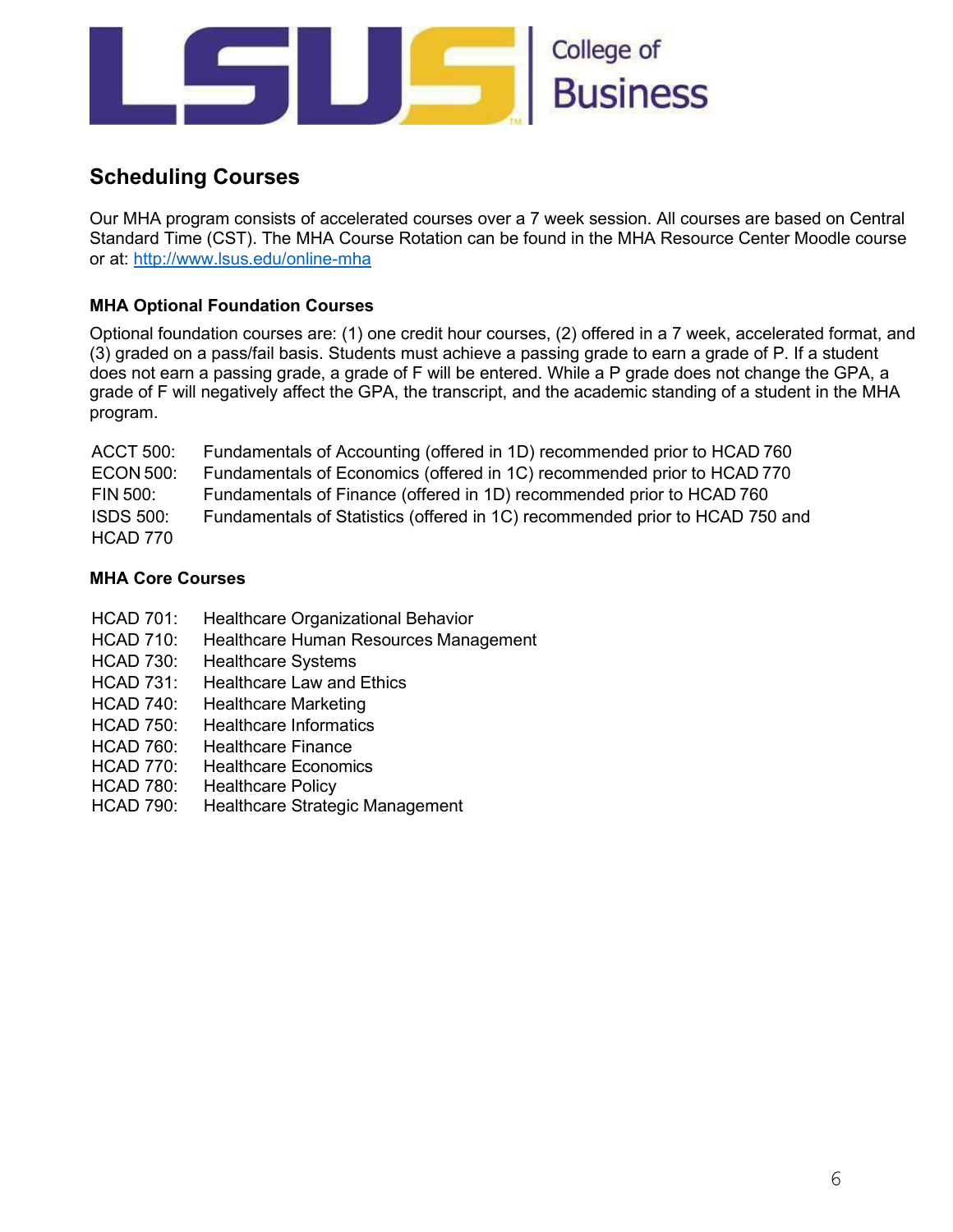

#### **Sample Schedules**

Sample schedules may assist with course selection. Sample schedules are advisory in nature and are subject to program changes. Be advised that previous courses taken may not align with sample schedule information, and deviation from the recommended courses will disrupt the sample schedule sequencing. Access the links in the MHA Resource Center Moodle course to view the sample schedule for MHA Program.

#### **MHA Resource Center Moodle Course**

Each LSUS MHA student is automatically enrolled in the MHA Resource Center Moodle course. This course is located towards the top of a student's Moodle course list. Here students will find answers to frequently asked questions, program policies, curriculum offerings, program recognitions, and much more. Students should access the MHA Resource Center Moodle course on a regular basis to stay up to date on LSUS MHA information.

#### **Registering for Courses**

Follow these steps to register for courses:

- 1. Go to [www.lsus.edu.](http://www.lsus.edu/)
- 2. Go to the Quick Links drop-down menu for links to all Internet-based Applications including myLSUS.
- 3. Select myLSUS.

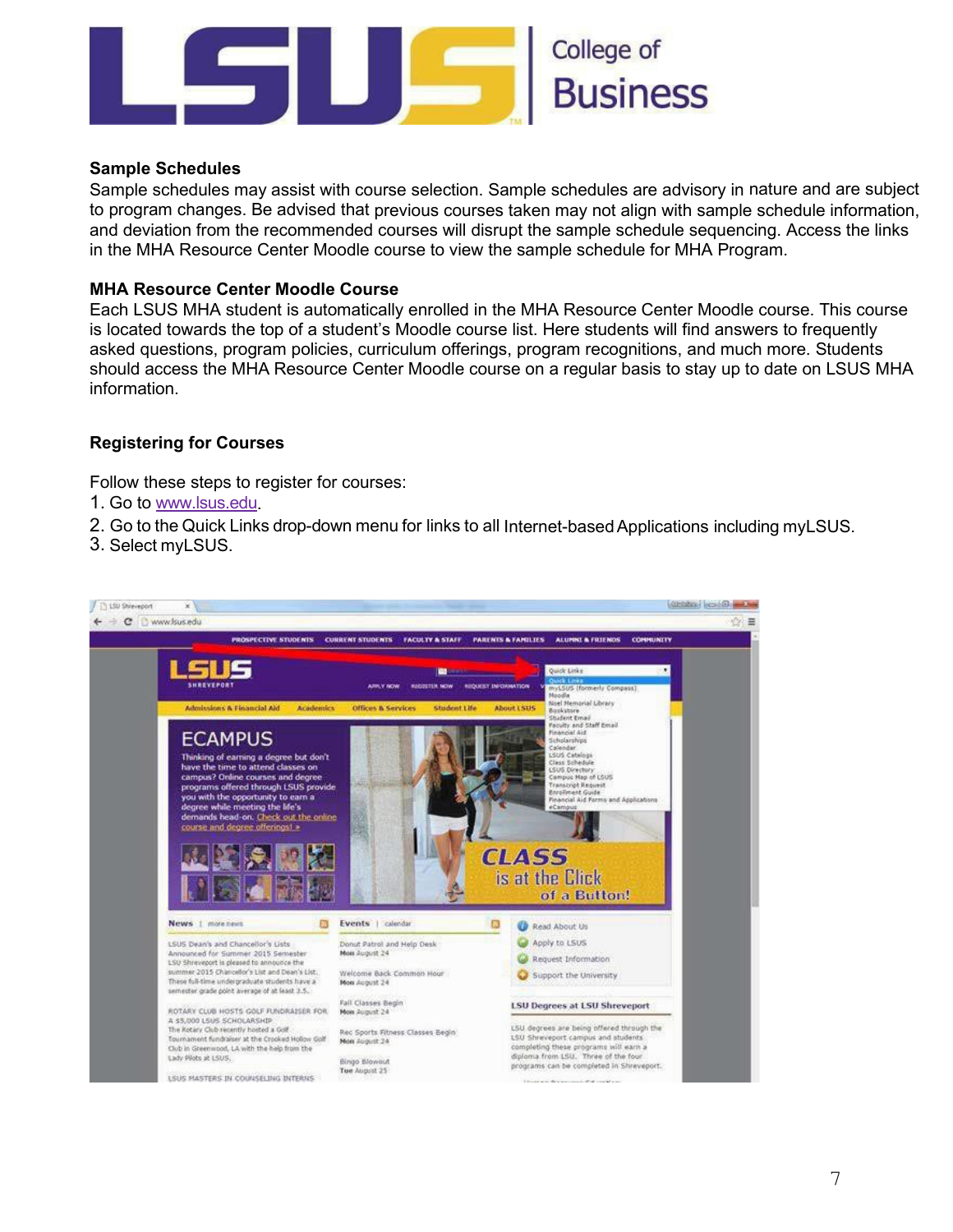

4. Log into myLSUS (Use Student ID number andPIN).

| Course Schedules<br><b>GPA</b> Calculator<br><b>Course Descriptions</b><br><b>Admissions</b><br><b>Academic Calendar</b><br><b>Tuition and Fees</b><br><b>Student College Application</b> | Student ID:<br>PIN:<br>Logan<br>Help<br><b>Faculty/Staff Access</b><br>Logon ID:<br>Log on with your network ID. |
|-------------------------------------------------------------------------------------------------------------------------------------------------------------------------------------------|------------------------------------------------------------------------------------------------------------------|
|                                                                                                                                                                                           |                                                                                                                  |
|                                                                                                                                                                                           |                                                                                                                  |
| <b>Pilot Transfer Tables</b>                                                                                                                                                              | Password:<br>Logon.<br>Help                                                                                      |
| <b>Return to LSUS Home</b><br><b>Mobile Access</b><br>Mobile Web Site                                                                                                                     |                                                                                                                  |
| About Mobile Web Site                                                                                                                                                                     |                                                                                                                  |

5. Select **Add/Drop Classes** from the left side of themenu.

|                   | I LSUS - Student Home X                              |                    |                                  |                                                             |                      |                         | $\mathbf{x}$<br>$M = 0$ |
|-------------------|------------------------------------------------------|--------------------|----------------------------------|-------------------------------------------------------------|----------------------|-------------------------|-------------------------|
| c<br>$\leftarrow$ | B https://compass.kus.edu/FCCSC/student/ias900n1.jsp |                    |                                  |                                                             |                      |                         | ☆■                      |
|                   |                                                      |                    |                                  | my LSUS<br>Update Your Emergency Alerting Information Here. |                      |                         |                         |
|                   | <b>Home</b>                                          | Advising r         | Registration +                   | My Financials v Financial Aid v Records v                   |                      | Profile v Logoff        |                         |
|                   |                                                      | <b>Couck Links</b> |                                  |                                                             |                      | <sup>F</sup> My Details |                         |
| $\mathbf{o}$      | View your Status, Orientation<br>and Testing         | N.                 | Advising Information             |                                                             | Student ID:<br>Name: |                         |                         |
|                   | Add/Drop Classes                                     | $\sqrt{2}$         | Financial Aid Application Status | <b>Mailing Address:</b>                                     |                      |                         |                         |
| NON               | Class Schedule                                       | Ď                  | Financial Aid Awards             | Home Phone:<br>Work Phone:                                  |                      |                         |                         |
|                   | View Transcript                                      | œ                  | Pay Fees by Credit Card          | <b>Email Address:</b>                                       | Cell Phone:          |                         |                         |
| ø                 | Surveys                                              | ø                  | Notifications                    | <b>Institutional Email:</b><br>Primary Objective:           |                      |                         |                         |
| $\bullet$         | <b>Tuition Payment Plan</b>                          |                    |                                  | Security Question:<br>Electronic Disbursement:              |                      |                         |                         |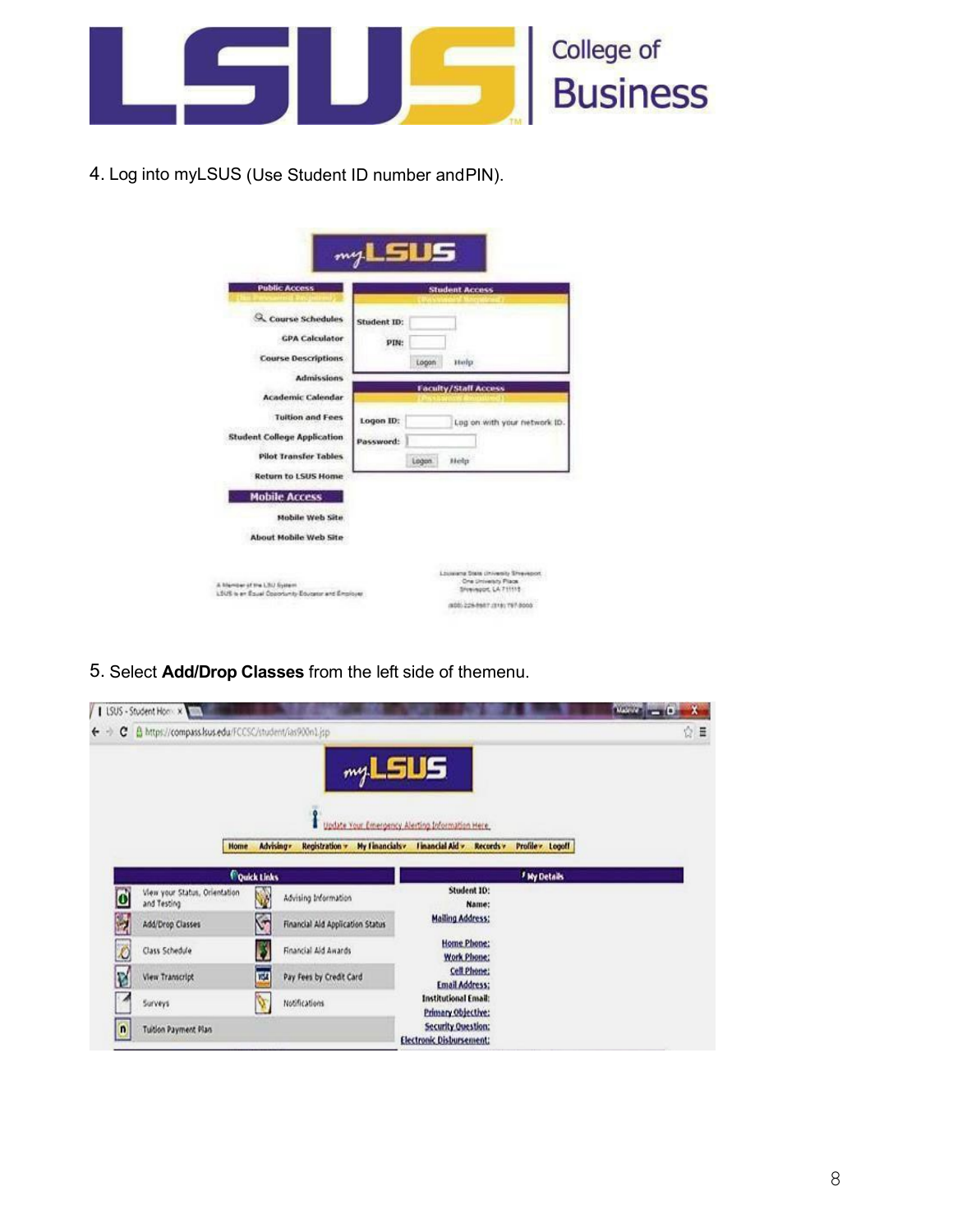

- 6. Choose the term to add courses.
- 7. Search by course ID (e.g., HCAD 710) or session (e.g., 1C or 1D).Only register for MHA classes that say 1C or 1D, classes that are scheduled for AP1 or AP2 sessions are reserved for MBA students only.
- 8. After selecting courses, be sure to save the cart as the system does not automatically do this. Be aware of the final registration date for eachsession.

| Enter/select values in any/all of the following fields. Selecting values for "Days", "Start Time", "End Time", "Course Title" and "Instructor"<br>Search<br>will result in longer search time. You can select multiple values for the field "Subject Area", by holding down the control (Ctrl) key and<br>Help: selecting the required values.                                                                                |
|-------------------------------------------------------------------------------------------------------------------------------------------------------------------------------------------------------------------------------------------------------------------------------------------------------------------------------------------------------------------------------------------------------------------------------|
| <b>Class Schedule - Search by Term</b>                                                                                                                                                                                                                                                                                                                                                                                        |
| Directions: Complete only the items for which you are interested in searching. NO FIELDS ARE REQUIRED. Press the "Search Now"<br>button to search for classes matching your criteria.<br>If you know the reference number for a specific course, enter it in the "Ref Number" field(s) and press the "Add to Cart" button.<br>for selected course/classes.<br>to original settings.<br><b>Search Now</b><br><b>Reset Form</b> |
| Class Status: Open/Available<br>Term: Spring Term 2014<br>Credit Type: All Types<br>۳<br><b>All Sessions</b><br>Session:<br>Any Campus<br>Campus:                                                                                                                                                                                                                                                                             |
| Course Title/ Key Word:<br>Tip: Type Child or Hist to search for classes with that text in the title or description.<br>Course ID:                                                                                                                                                                                                                                                                                            |
| Tip: Type MATH instead of MATH 121, to find all courses starting with "MATH".                                                                                                                                                                                                                                                                                                                                                 |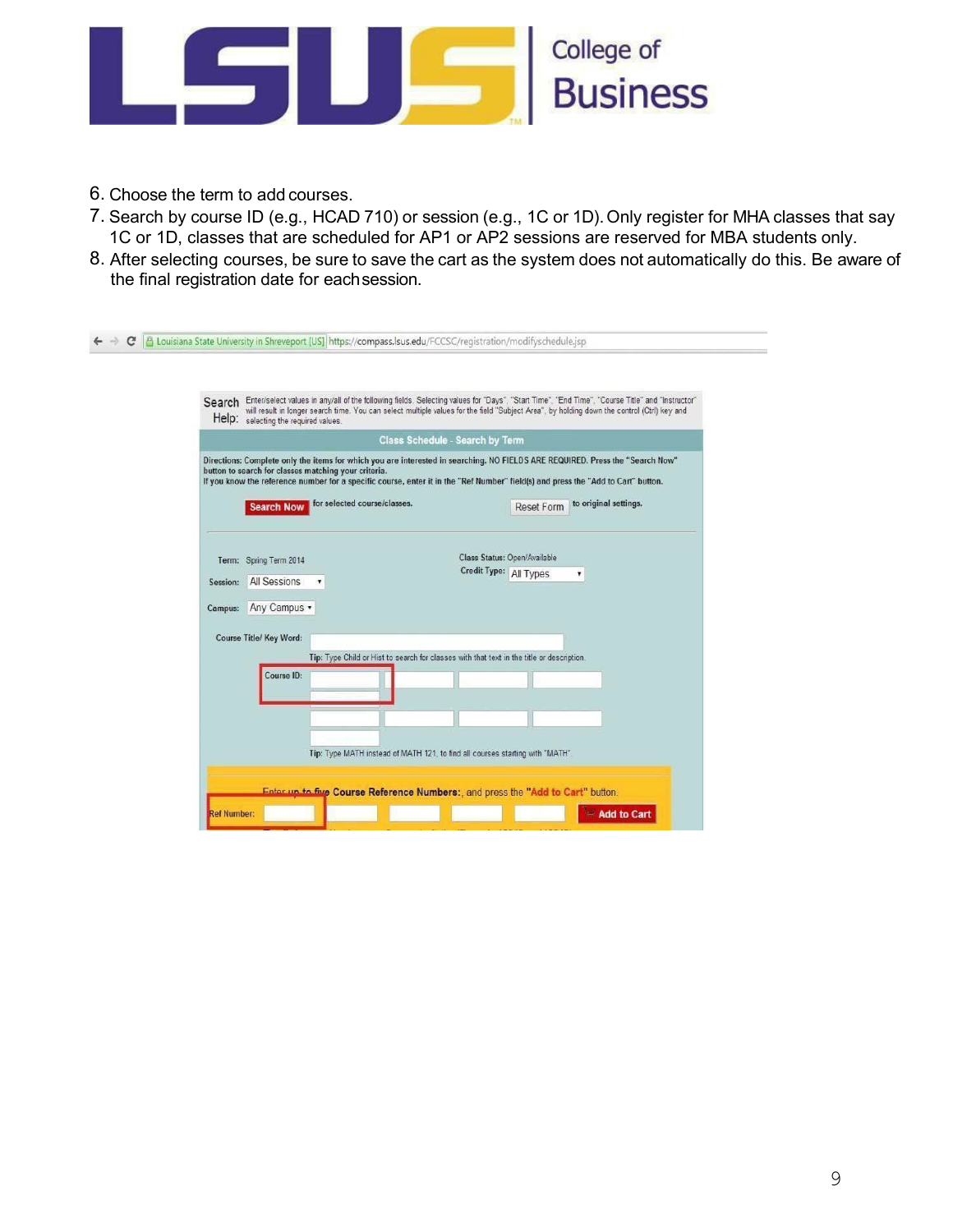

- 9. Schedules may look similar to the one below.
- 10. Make sure to select View/Print Schedule and Fees.

|               | Home             | Advising v                                  | Registration /                                                                                 | My Financials                                                               | Financial Aid v                                                                                                                           | Records v     | Profile -     | Logoff     |  |  |
|---------------|------------------|---------------------------------------------|------------------------------------------------------------------------------------------------|-----------------------------------------------------------------------------|-------------------------------------------------------------------------------------------------------------------------------------------|---------------|---------------|------------|--|--|
|               |                  |                                             | Welcome                                                                                        |                                                                             |                                                                                                                                           |               |               |            |  |  |
|               |                  |                                             |                                                                                                | ID Number:                                                                  |                                                                                                                                           |               |               |            |  |  |
|               |                  |                                             |                                                                                                |                                                                             |                                                                                                                                           |               |               |            |  |  |
|               |                  |                                             |                                                                                                |                                                                             | This class schedule report is for Spring Term 2014.                                                                                       |               |               |            |  |  |
| Instructions: |                  |                                             |                                                                                                |                                                                             | 1. Use the search class schedule section below to select and add classes to your schedule.                                                |               |               |            |  |  |
|               |                  | that button again.                          |                                                                                                |                                                                             | 2. Click the appropriate button under the course if you wish to drop or withdraw from a class. These actions can be cancelled by clicking |               |               |            |  |  |
|               |                  | appear until updates are ready.             |                                                                                                |                                                                             | 3. When ready to update your schedule, press the "Save Cart" button to make your selections permanent. Note: This button will not         |               |               |            |  |  |
|               |                  |                                             |                                                                                                | 4. You will be prompted to "Pay Your Fees" once registration is successful. |                                                                                                                                           |               |               |            |  |  |
| <b>Ref</b>    |                  |                                             | <b>Start Date</b>                                                                              | <b>Campus</b>                                                               | <b>Start Time</b>                                                                                                                         |               |               |            |  |  |
| <b>Num</b>    | <b>Course ID</b> | <b>Sess</b>                                 | <b>End Date</b>                                                                                | <b>Bldg/Room</b>                                                            | <b>End Time</b>                                                                                                                           | Day(s)        |               | Instructor |  |  |
|               |                  | You can Withdraw from the following courses |                                                                                                |                                                                             |                                                                                                                                           |               |               |            |  |  |
| 021084        | <b>ISDS 702</b>  |                                             | 03/10/14<br>AP <sub>1</sub><br>04/29/14                                                        | LSUS<br><b>TBA /TBA</b>                                                     | <b>TBA</b>                                                                                                                                |               | <b>MTWRFS</b> |            |  |  |
|               | Drop Class       |                                             |                                                                                                |                                                                             |                                                                                                                                           |               |               |            |  |  |
|               |                  |                                             | View class text book information here.                                                         |                                                                             |                                                                                                                                           |               |               |            |  |  |
|               |                  |                                             | identification.                                                                                |                                                                             | Special Designators: 100% Online Course. Additional fees may apply for verification of student                                            |               |               |            |  |  |
|               |                  |                                             |                                                                                                | Deadline: Drop w/out W: 03/19/14 W/Draw: 04/11/14                           |                                                                                                                                           |               |               |            |  |  |
|               |                  |                                             |                                                                                                | This section is for students continuing their MBA.                          |                                                                                                                                           |               |               |            |  |  |
| 021100        | <b>MADM 720</b>  |                                             | 03/10/14<br>AP <sub>1</sub>                                                                    | LSUS                                                                        | <b>TBA</b>                                                                                                                                | <b>MTWRFS</b> |               |            |  |  |
|               | Drop Class       |                                             | 04/29/14                                                                                       | <b>TBA /TBA</b>                                                             |                                                                                                                                           |               |               |            |  |  |
|               |                  |                                             | View class text book information here.                                                         |                                                                             |                                                                                                                                           |               |               |            |  |  |
|               |                  |                                             | Special Designators: 100% Online Course. Additional fees may apply for verification of student |                                                                             |                                                                                                                                           |               |               |            |  |  |
|               |                  |                                             | identification.                                                                                |                                                                             |                                                                                                                                           |               |               |            |  |  |
|               |                  |                                             | Deadline: Drop w/out W: 03/19/14 W/Draw: 04/11/14                                              |                                                                             |                                                                                                                                           |               |               |            |  |  |
|               |                  |                                             | This section is for students continuing their MBA.                                             |                                                                             |                                                                                                                                           |               |               |            |  |  |

Your Registration is not complete until you select View/Print Schedule and Fees below. NOTE: Please print your schedule for fee information and then select Pay Your Fees below. To complete an anonymous advising survey, log into Moodle and click the survey link under "My Courses." Students completing the survey before Friday, May 11, will be entered into a drawing to win one of fifteen prizes. View / Print Schedule and Fees Pay Your Fees